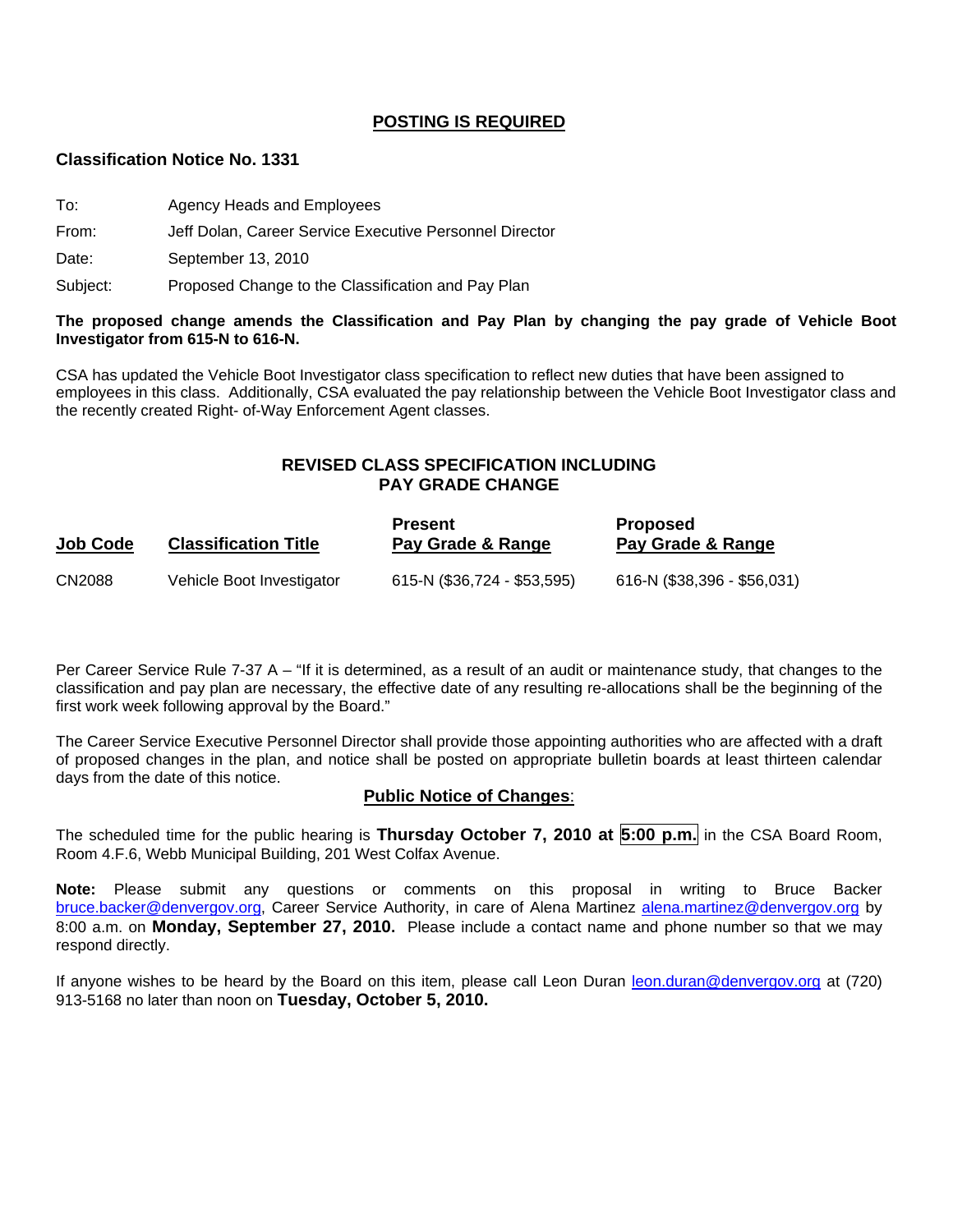

### Career Service Authority

Page 1 of 5

## Vehicle Boot Investigator

#### **GENERAL STATEMENT OF CLASS DUTIES**

Enforces the payment of parking fines, fees, and/or penalties by locating and identifying delinquent offenders and citations, serves legal notices to registered owners, attaches boot devices to prevent vehicle motion, and acts as a special police officer for the City. .

#### **DISTINGUISHING CHARACTERISTICS**

This class enforces the payment of parking fines, fees, or penalties by locating and identifying delinquent offenders and citations. This class is distinguished from the Right-of-Way Enforcement Agent I class that enforces compliance of parking regulations by issuing notices and citations for violations of the revised municipal code and rules and regulations governing parking within the City as well as other City ordinances, rules, and regulations pertaining to vehicle issues. The Vehicle Boot Investigator is also distinguished from the Right-of-Way Enforcement Agent II class that enforces compliance of parking regulations by issuing notices and citations for violations of the revised municipal code and rules and regulations governing parking within the City as well as other City ordinances, rules, and regulations pertaining to vehicle issues and performs entry level inspection work ensuring and enforcing compliance of City rules, regulation, and ordinances within the right-of-way and other permitted areas. Additionally, the Vehicle Boot Investigator is distinguished from the Parking/Speeding Enforcement Supervisor that performs supervisory duties over employees that enforce compliance with parking or speeding regulations and ensures compliance with all governing laws and regulations.

#### *Guidelines, Difficulty and Decision Making Level:*

Guidelines are generally but not always clearly applicable, requiring the employee to exercise judgment in selecting the most pertinent guideline, interpret precedents, adapt standard practices to differing situations, and recommend alternative actions in situations without precedent.

Duties assigned are generally complex and may be of substantial intricacy. Work assignment is performed within an established framework under general instructions but requires simultaneous coordination of assigned functions or projects in various stages of completion.

Employee is responsible for determining time, place, and sequence of actions to be taken. Unusual problems or proposed deviations from guidelines, practices, or precedents may be discussed with the supervisor before being initiated.

#### *Level of Supervision Received and Quality Review:*

Under general supervision, the employee receives assignments and is expected to carry them through to completion with substantial independence. Work is reviewed for adherence to instructions, accuracy, completeness, and conformance to standard practice or precedent. Recurring work clearly covered by guidelines may or may not be reviewed.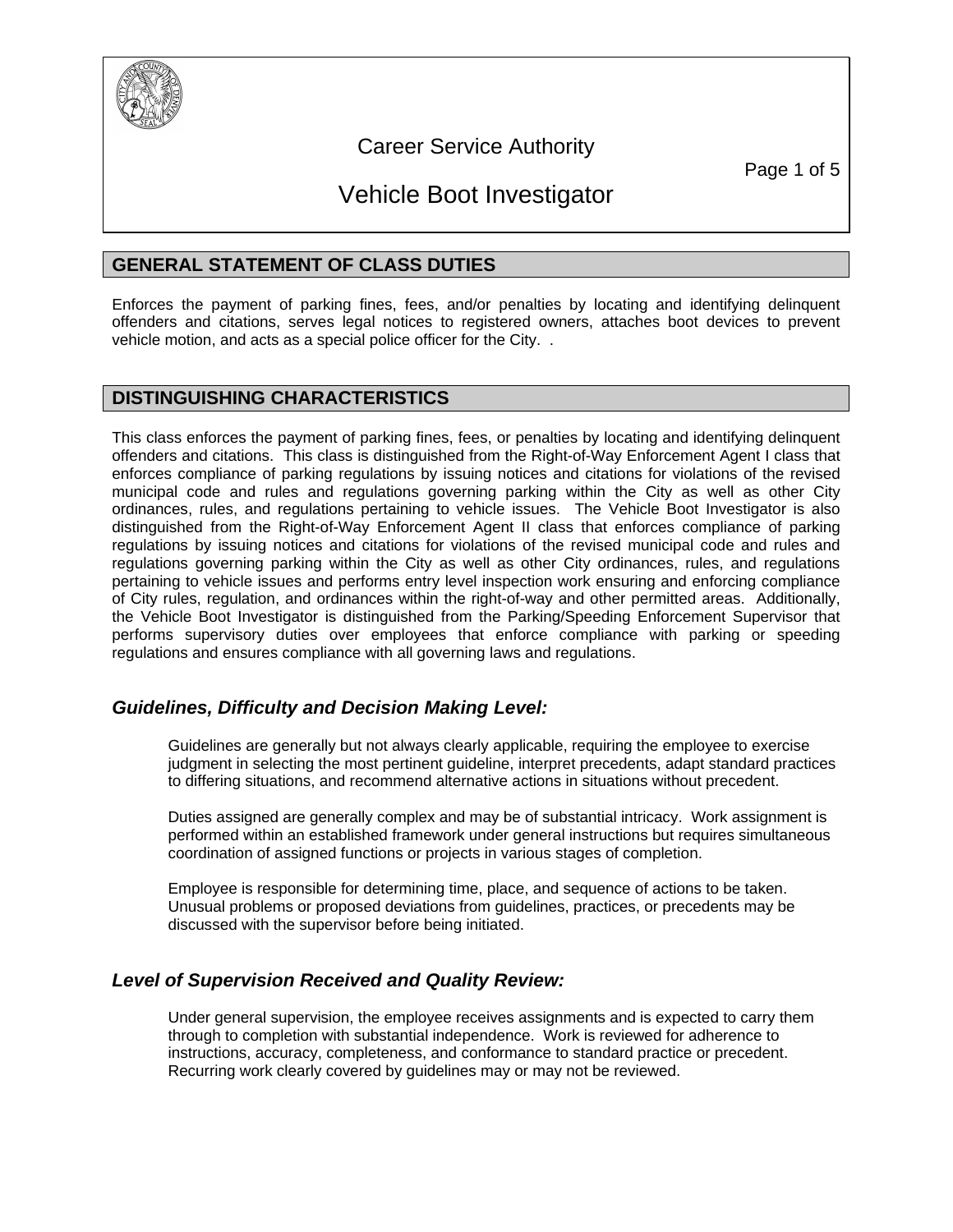#### *Interpersonal Communications and Purpose:*

Contacts with the public or employees where explanatory or interpretive information is exchanged, defended, and gathered and discretion and judgment are required within the parameters of the job function.

#### *Level of Supervision Exercised:*

By position, performs lead work.

#### **ESSENTIAL DUTIES**

Enforces the payment of parking fines, fees, or penalties by identifying, immobilizing, and releasing vehicles based on violations of city and state ordinances and facilitates the towing of vehicles when needed.

Investigates vehicles parked in various locations, identifies non-compliance vehicles using an on-vehicle computer, and searches for delinquent citations and/or offenders using a variety of databases/files.

Immobilizes and/or impounds vehicles based on court magistrates' orders for misuse of license plates, failure to appear in court, and/or other failure to comply court orders and serves legal notices when applicable.

Searches for stolen vehicles and attempt to locate vehicles which includes hit and run vehicles and persons of interest and notifies the proper authorities when a vehicle is found.

Issues written notices to vehicle owner, provides information explaining how to have a boot apparatus removed, and explains codes and state and city parking rules and regulations.

Issues citations for violations in the right-of-way in order to maintain a safe environment for citizens.

Stays alert to dangers such as working alone in secluded areas and/or dealing with potentially hostile and emotional contacts with the public. .

Operates vehicle and two-way radio in performance of duties.

Performs inspections of equipment for such things as fluid levels, leaks, condition of hoses and belts, tire pressure, brake lights, and related areas as may be required by agency or Colorado Department of Motor Vehicles.

Maintains daily activity reports.

By position, assists administration in coordinating the activities of the Parking Control Enforcement Teams.

By position, assists in directing traffic as needed.

By position, represents the city in court.

Performs other related duties as assigned.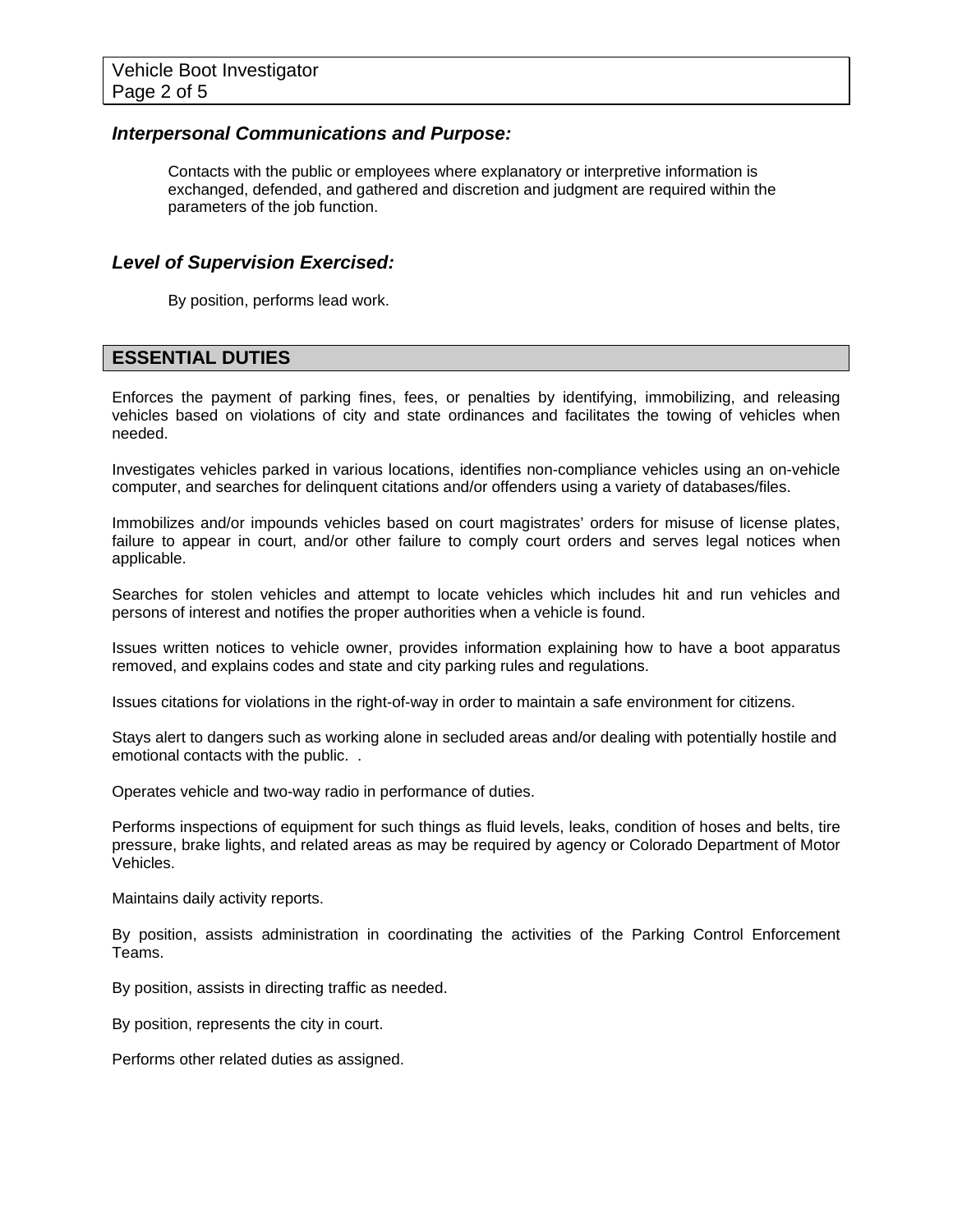Any one position may not include all of the duties listed. However, the allocation of positions will be determined by the amount of time spent in performing the essential duties listed above.

#### **MINIMUM QUALIFICATIONS**

#### *Competencies, Knowledge, & Skills:*

- **Integrity/Honesty** Displays high standards of ethical conduct, understands the impact of violating these standards on an organization, self, and others, and chooses an ethical course of action.
- **Conscientiousness** Displays a high level of effort and commitment towards performing work and demonstrates responsible behavior.
- **Interpersonal Skills** Shows understanding, friendliness, courtesy, tact, empathy, cooperation, concern, and politeness to others and relates well to different people from varied backgrounds and different situations.
- **Reading** Learns from written material by determining the main idea or essential message and recognizes correct English grammar, punctuation, and spelling.
- **Listening** Receives, attends to, interprets, and responds to verbal messages and other cues such as body language in ways that are appropriate to listeners and situations.
- **Writing** Uses correct English grammar, punctuation, and spelling to communicate thoughts, ideas, information, and messages in writing.
- **Flexibility** Adapts quickly to changes.
- **Speaking** Uses correct English grammar to organize and communicate ideas in words that are appropriate to listeners and situations and uses appropriate body language.
- **Memory** Recalls information that has been presented previously.
- **Reasoning**  Discovers or selects rules, principles, or relationships between facts and other information.
- **Self Management** Sets well-defined and realistic personal goals, monitors progress and is motivated to achieve, manages own time, and deals with stress effectively.
- **Diversity –** Is sensitive to cultural diversity, race, gender, and other individual differences in the workforce.
- **Customer Service –** Works and communicates with clients and customers to satisfy their expectations and committed to quality services.
- **Decision Making** Specifies goals and obstacles to achieving those goals, generates alternatives, considers risks, and evaluates and chooses the best alternative in order to make a determination, draw conclusions, or solve a problem.
- Knowledge of conflict resolution techniques sufficient to be able to arbitrate and/or resolve conflicts as they arise.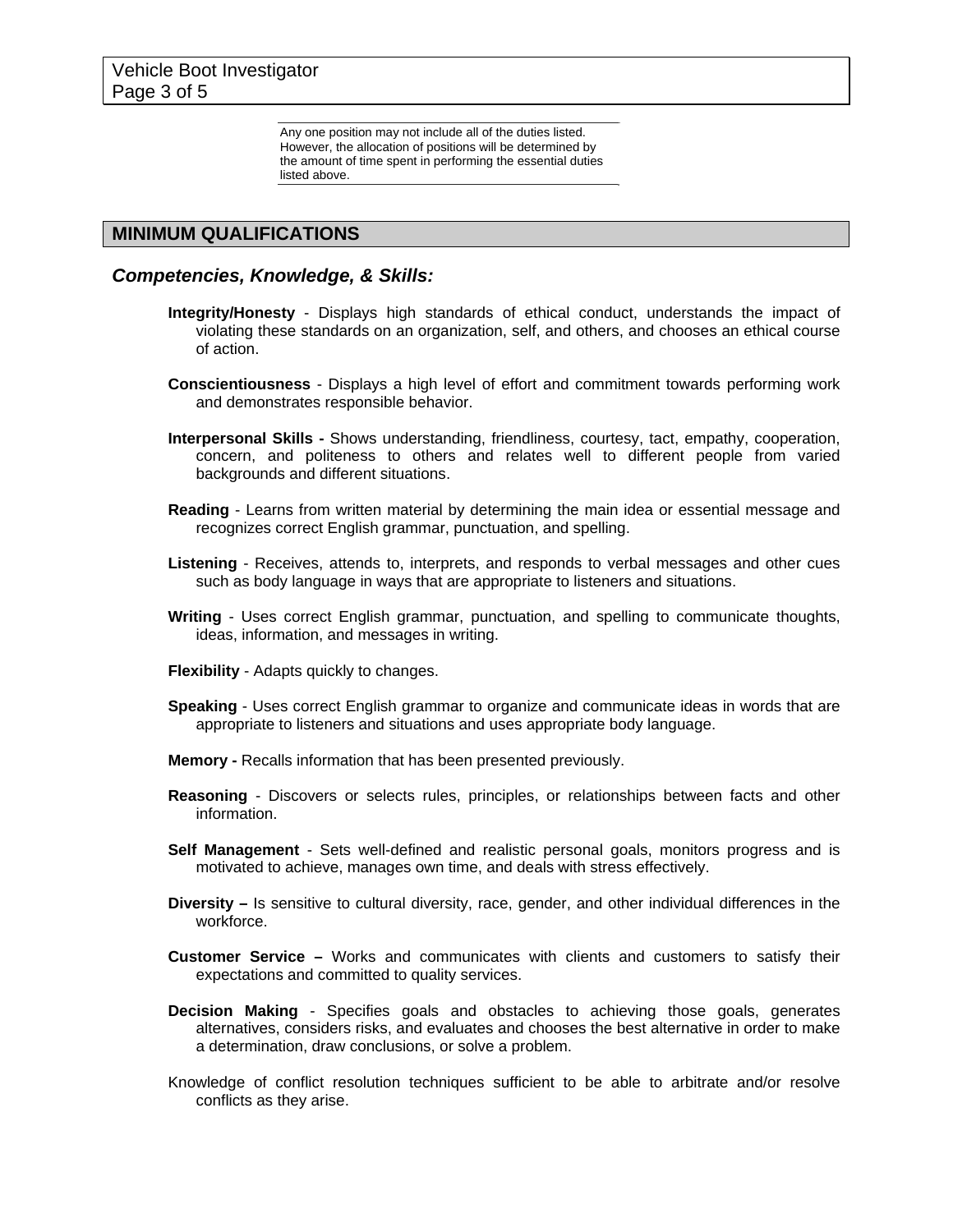- Knowledge of safety hazards and necessary precautions sufficient to be able to establish a safe work environment of self and others.
- Knowledge of legal procedures and techniques regarding the application of booting devices and impounding vehicles without violation rights or compromising the county's legal standing.

**Physical Demands** (Physical Demands are a general guide and specific positions will vary based on working conditions, locations, and agency/department needs)*:* 

Standing: remaining on one's feet in an upright position. Walking: moving about on foot. Sitting: remaining in the normal seated position. Lifting: raising or lowering an object from one level to another. Carrying: transporting an object, usually by hand, arm, or shoulder. Pushing: exerting force upon an object so that the object is away. Pulling: exerting force on an object so that it is moving to the person. Balancing: maintaining body equilibrium to prevent falling over. Stooping: bending the body by bending spine at the waist. Kneeling: bending legs to come to rest on one or both knees. Crouching: bending body downward and forward by bending legs. Reaching: extending the hand(s) and arm(s) in any direction. Handling: seizing, holding, grasping or otherwise working with hands. Fingering: picking, pinching, or otherwise working with fingers. Feeling: perceiving attributes of objects by means of skin receptors. Talking: expressing or exchanging ideas by means of spoken words. Hearing: perceiving the nature of sounds by the ear. Repetitive motions: making frequent movement with a part of the body. Eye/hand/foot coordination: performing work through using two or more. Lifting: raising or lowering an object more than 50 pounds.

#### *Working Environment:*

Temperature Changes: variations in temperature from hot to cold. Hazards: conditions in which there is danger to life, body, and /or health. Atmospheric Conditions: conditions that affect the skin or respiratory system. Pressure due to multiple calls and inquiries. Subject to injury from moving parts of equipment. Subject to many interruptions. Subject to varying and unpredictable situations.

#### *Education Requirement:*

Graduation from high school or possession of GED certificate.

#### *Experience Requirement:*

Two years of experience enforcing parking regulations.